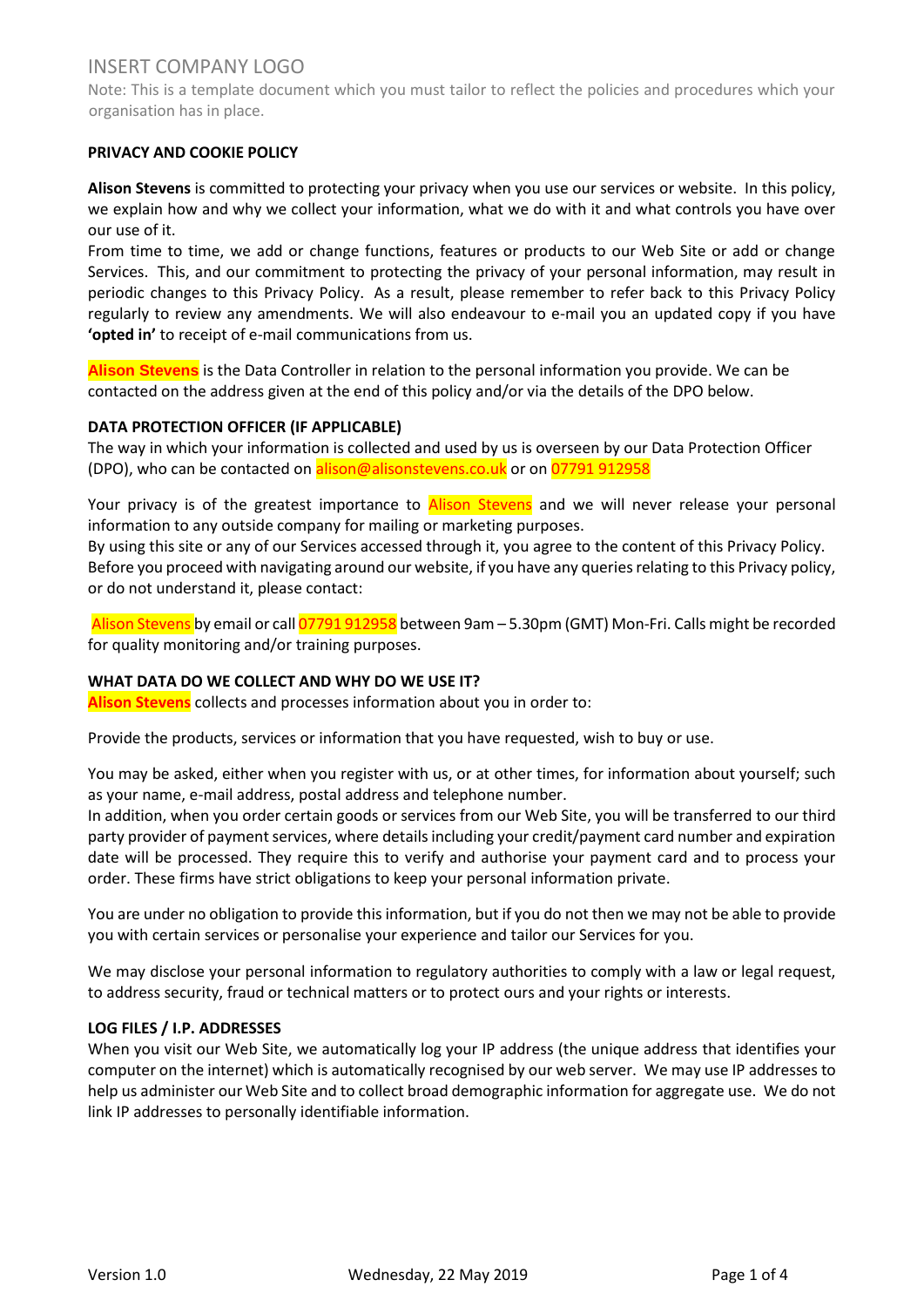Note: This is a template document which you must tailor to reflect the policies and procedures which your organisation has in place.

## **NON PERSONAL INFORMATION**

We may automatically collect non-personal information about you such as the type of internet browser you use or the site from which you linked to our Web Site. You cannot be identified from this information and it is only used to assist us in providing an effective service on our Web Site.

### **COOKIES**

To make full use of the online shopping and personalised features on our website your computer, tablet or mobile phone needs to accept Cookies, as we can only provide you with certain personalised features of our Website by using Cookies.

We use cookies for the following reasons:

- (i) To identify who you are and to access your account information;
- (ii) To estimate our audience size and patterns;
- (iii) To ensure that you are not asked to register twice; ;
- (iv) To track navigation around our Web Site in order to improve its usability.

Cookies are small text files containing information sent by a web server to a web browser, and stored on your computer, tablet or mobile phone when you visit certain web pages. The information is then sent back to the server each time the browser requests a page from the server. This enables the web server to identify and track the web browser.

"Session cookies" keep track of you while you navigate our website, and will be deleted from your computer when you close your browser. "Persistent cookies" enable our website to recognise you when you visit, and they remain stored on your computer until deleted, or until they reach a specified expiry date. We use both "session" and "persistent" cookies on our Website. Find out more about cookies here: <https://www.aboutcookies.org/>

We use Google Analytics to analyse the use of our Website. Google Analytics generates statistical and other information about website use by means of cookies, which are stored on users' computers. The information generated is used to create reports about the use of our website. Find out more here: <http://www.google.co.uk/intl/en/policies/privacy/>

Cookies do not store sensitive information (for example; your name, address or payment details); they simply hold the 'key' which, once you have logged in to a Website, is associated with this information.

However, if you prefer to restrict, block or delete Cookies from [our](https://www.bni.co.uk/) website, or any other website, you can use your browser to do this. Each browser is different, so check the 'Help' menu of your particular browser (or your mobile phone's manual) to learn how to change your Cookie preferences. Most browsers allow you to reject all cookies, whilst some browsers allow you to reject just third party cookies. Blocking all cookies can a negative impact upon the usability of many websites, including our website.

### **THIRD PARTY COOKIES**

When you visit Alison Stevens you may encounter some Cookies that are not related to our website or company. If you go on to a web page that contains embedded content, for example from YouTube, you may be sent Cookies from these websites. If you 'share' our website content with friends through social networks – such as Facebook and Twitter - you may be sent Cookies from these websites. As we have no control over these Cookies, we recommend you check the third-party websites for more information about their Cookies and how to manage them.

To learn more about the Cookies on your device set by other companies, and opt out of them if you wish, please see the Network Advertising Initiative website. Find out more here: [www.networkadvertising.org/choices/](http://www.networkadvertising.org/choices/)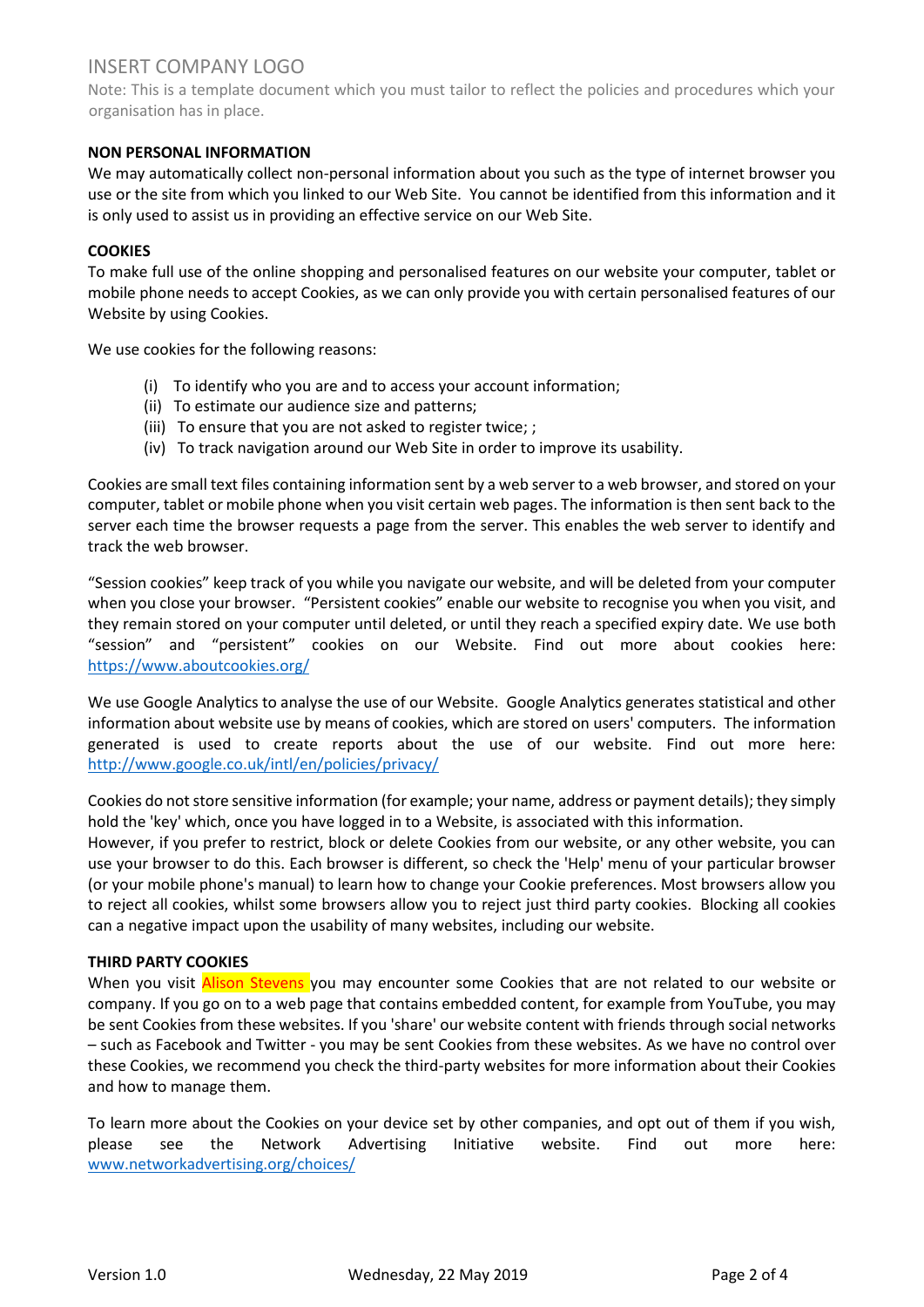Note: This is a template document which you must tailor to reflect the policies and procedures which your organisation has in place.

| Name of<br>Cookie                | Purpose of Cookie                                                                                                                                                                                                                                                                            | More Information                                                                                                                                                                |  |
|----------------------------------|----------------------------------------------------------------------------------------------------------------------------------------------------------------------------------------------------------------------------------------------------------------------------------------------|---------------------------------------------------------------------------------------------------------------------------------------------------------------------------------|--|
| Google<br>Analytics              | Collects information about how<br>visitors use our site in an<br>anonymous form, including<br>number of visitors to the site,<br>where visitors have come to the<br>site from and the pages they<br>visited. We use the information to<br>compile reports and to help us<br>improve the site | Google Analytics Privacy Policy.<br>You can choose to opt out of Google Analytics<br>https://www.google.com/policies/privacy/                                                   |  |
| <b>SagePay</b><br><b>Cookies</b> | SagePay handles our debit and<br>card transactions for online<br>bookings and purchases. They<br>receive the information needed to<br>verify and authorise your payment<br>card and to process your order                                                                                    | SagePay Europe Ltd Privacy Policy:<br>https://www.sagepay.co.uk/policies/privacy-<br>policy                                                                                     |  |
| <b>Paypal Cookies</b>            | Paypal handles our debit and card<br>transactions for online bookings<br>and purchases. They receive the<br>information needed to verify and<br>authorise your payment card and<br>to process your order                                                                                     | <b>Paypal Privacy Policy:</b><br>https://www.paypal.com/en/webapps/mpp/ua/p<br>rivacy-full                                                                                      |  |
| Facebook<br><b>Cookies</b>       | <b>Features for sharing via Facebook</b>                                                                                                                                                                                                                                                     | <b>Facebook Privacy Policy:</b><br>https://en-gb.facebook.com/full_data_use_policy                                                                                              |  |
| YouTube<br><b>Cookies</b>        | <b>Features for sharing videos via</b><br>YouTube, and remembering what<br>videos you've seen                                                                                                                                                                                                | Google Privacy policy (Youtube is a subsidiary of<br>Google):<br>https://www.google.com/policies/privacy/<br>https://www.youtube.com/static?template=priva<br>cy guidelines≷=GB |  |
| Twitter<br><b>Cookies</b>        | <b>Features for sharing via Twitter</b>                                                                                                                                                                                                                                                      | <b>Twitter Privacy Policy:</b><br>https://twitter.com/en/privacy                                                                                                                |  |
| LinkedIn<br><b>Cookies</b>       | <b>Features for sharing via LinkedIn</b>                                                                                                                                                                                                                                                     | <b>Linked In Privacy Policy:</b><br>https://www.linkedin.com/legal/privacy-policy                                                                                               |  |

| Here is a list of the main Cookies used by | s and what they are used for: |
|--------------------------------------------|-------------------------------|
|                                            |                               |

## **WITH WHOM IS THE INFORMATION SHARED?**

**Alison Stevens** will not share, sell or rent your personal information to third parties, other than in the case of sale of the company. However, we may disclose your personal information to third party suppliers who provide services on our behalf and if you have opted in and/or given consent for this.